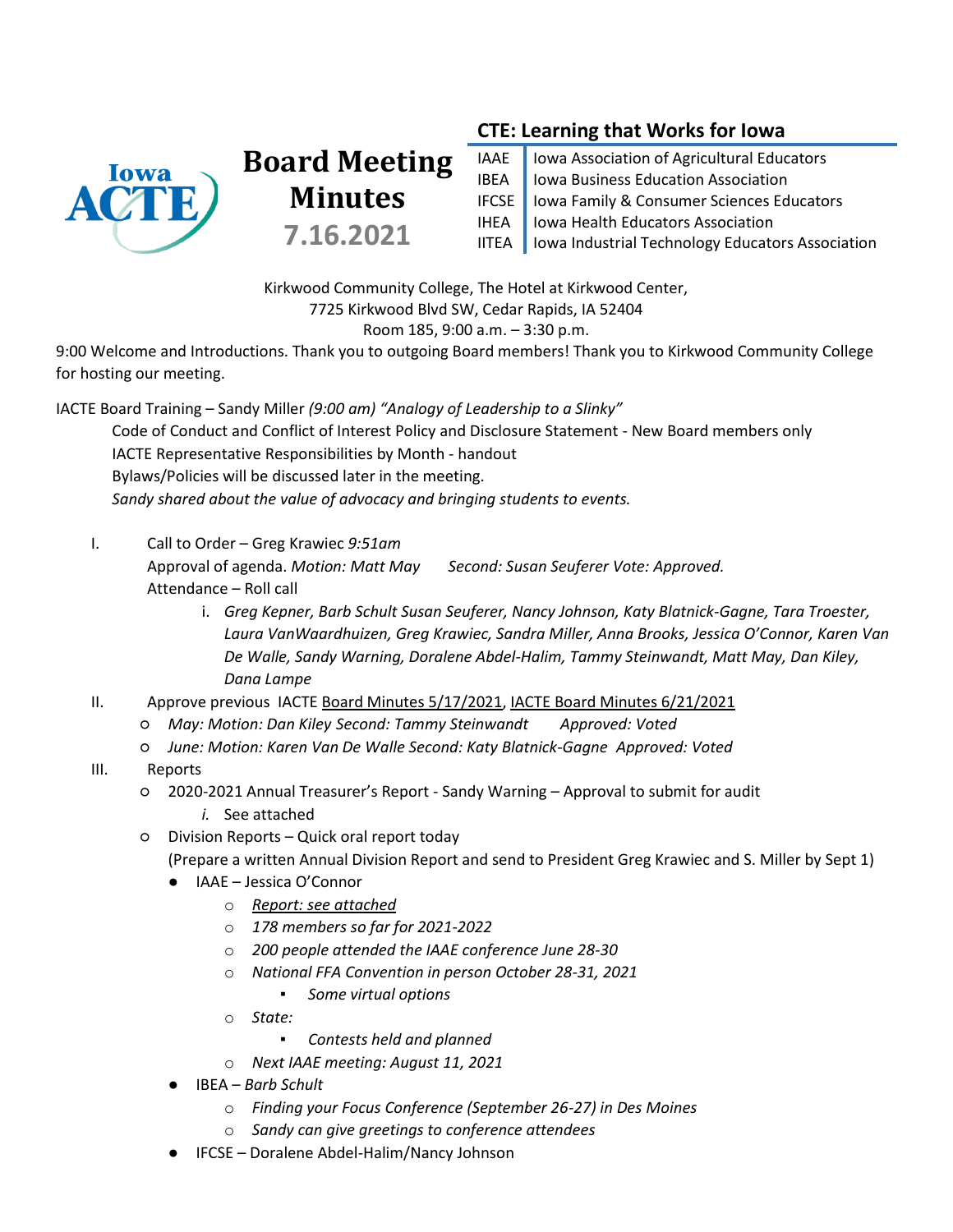- o *2021 IFCSE Conference*
	- *New for this year to connect to IACTE Conference*
	- *Discount offered to those attending both conferences– Any numbers on those registered yet?*
	- *Discount to vendors attending both conferences – Any numbers on those signed up yet?*
	- *Sandy to bring greetings from IACTE and host exhibit table*
	- *Katy to speak on DE including unified membership presentation.*
- o *By-Laws are being reviewed – last done in 2008!*
- o *Need to set goals regarding recruitment, announcement of unified membership, communication to membership from DOE, meetings/trainings by Key Members.*
- IHEA Tammy Steinwandt
	- o *Fall and Spring Conference*
	- o *Dual Membership*
		- *Share with IACTE 51 Members*
	- o *Transitioning Board - both outgoing and incoming*
	- o *Working on in-person conference - 2022 (June) in Des Moines*
- IITEA Dan Kiley/Matt May
	- o *Back for a year*
		- *Virtual Conference with IACTE in 2020*
		- *Tri-State Industrial Tech Conference (SD, NE, IA) First annual conference*
			- *20 Iowa Educators Attend*
			- *63 total attendance*
		- *July 22, 2021 - Next Board Meeting*
		- *Conference: September 20, 2021, at Knoxville Raceway*
		- *83 Members in association - May need to consolidate members with Sandy Miller*
- IWBL Tara Troester
	- o *Membership Numbers -?*
	- o *Waiving cost of membership for 2021-2022*
		- *Provides access to resources*
		- *The website has updated the WBL handbook*
	- o *Conference - April 5, 2022*
		- *In Des Moines (State Only Conference)*
- *For all Reports - please have a 2020-2021 report for the 'House of Delegates' report*
	- o *[https://www.acteonline.org/Iowa](https://www.acteonline.org/iowa-association-for-career-and-technical-education/iowa-acte-board-and-committees/iowa-acte-meeting-minutes/#18) for example of report*

## ▪ *[EXAMPLE](https://www.acteonline.org/wp-content/uploads/2019/11/Annual-Assembly-of-Delegates-Minutes-9.17.18-with-reports.pdf)*

- ACTE Region III Representative Report –Greg Kepner
	- *i. [Report:](https://drive.google.com/file/d/1y8qIeMdqKxSgYBEfS5Dr4S4w2JrEyzJG/view?usp=sharing) See Attached*
	- *ii. Membership:*
		- *1. 20,730 - National Memberships*
		- *2. 2987 - Region III Membership*
	- *iii. June 15-17, 2022 - Iowa Hosts*
	- *iv. Goals:*
		- *1. Establish Mentoring Program*
		- *2. Increase numbers in Federal Advocacy*
		- *3. Host and complete three public awareness events*
- DE Liaison Report Katy Blatnick-Gagne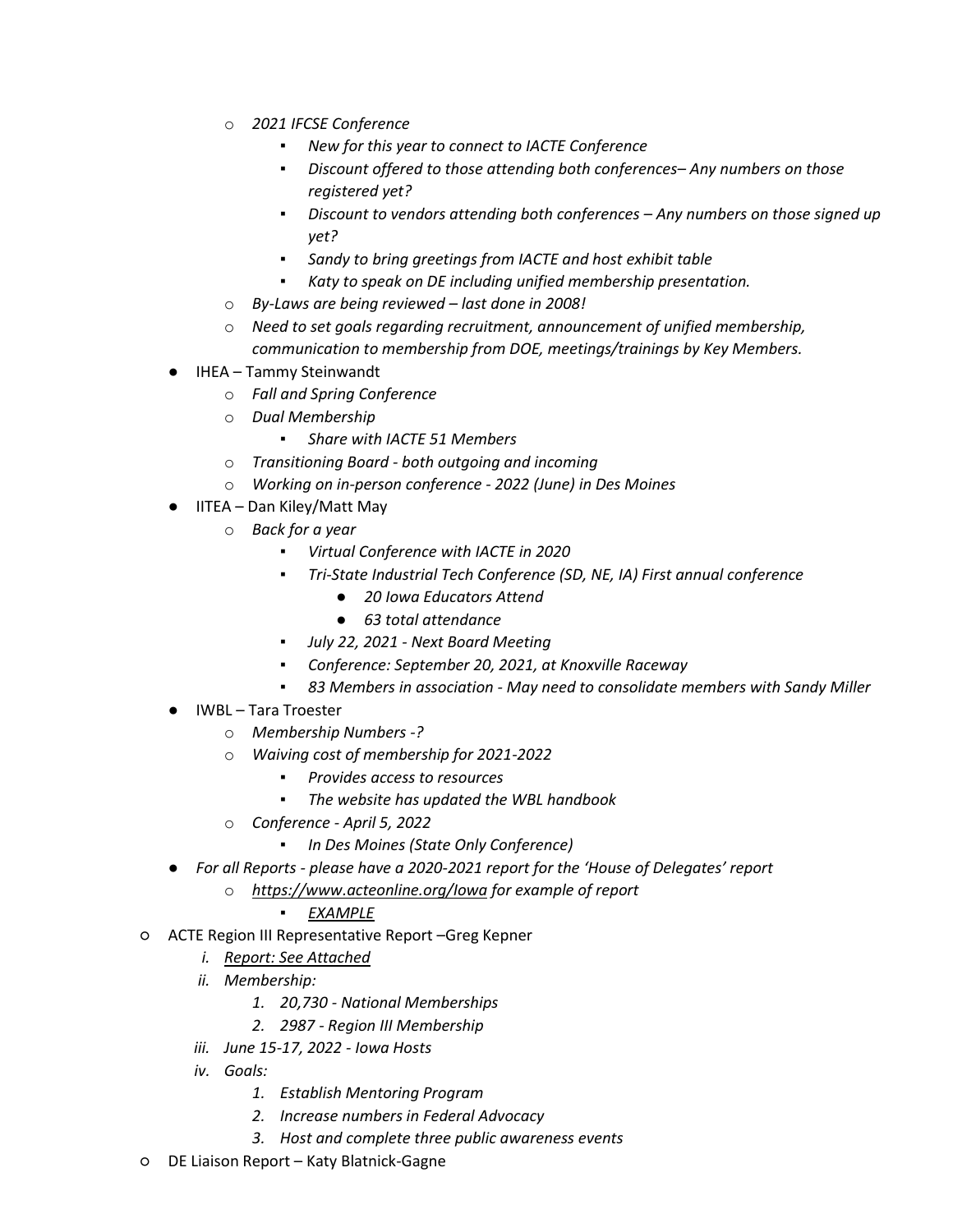- *i. Preparing Perkins Applications*
- *ii. FCCLA- Hired new executive director*
- *iii. (Executive Director) All positions should become fulltime*
- *iv. Should have growth for all CTSO*
- *v. Working on Middle School Standards as a CTE team*
	- *1. To use Perkins in middle school must have CTE standards*
	- *2. Will send it out hopefully this fall*
- Bylaws Revision Greg Krawiec
	- i. Bylaws committee has met numerous times and for numerous hours.
	- ii. Both the existing Bylaws and Policies and the suggested revisions from the committee were handed out to each person in attendance today
	- *iii. Send written Comments to Sandy Miller by the end of July.*
- [Executive Director and Membership Report](https://docs.google.com/document/d/1Khc7jVq1f0XAc4ScxL0_OKBIki17UhCj/edit) Sandy Miller
	- *i. See report for details – Attached at end*
	- *ii. CTE learn - four modules/courses = 1 masters credit from University of Central Missouri if pay the graduate credit fee and complete additional requirements*

## IV. Old Business:

○ IACTE Conference – Greg Krawiec, Katy, Sandy M All Board members, please plan to attend! *All board members need to register!*

*Share with colleagues - find people to present*

- i. Keynote Kate Kreamer, Advance CTE
- ii. ACTE presenter Kelli Diemer
- iii. Dept of Ed Sponsorship?
- iv. Registrations (Discount of \$30 if attending both IFCSE and IACTE) (\$15 from each organization)
- v. Call for Proposals
	- *1. Open for proposals*
- vi. Exhibitor discount of \$50 (\$25 from IACTE, \$25 from IFCSE to exhibit at both conferences)
- vii. House of Delegates Numbers
- viii. Hotel Residence Inn Ankeny, 151 SW Main St., Ankeny, 515.446.7300, \$139
- ix. Caterer Joni Bell, Great Caterers of Iowa
- SAI Conference, August 4
- Bylaws Revision Present suggested committee revisions Greg Krawiec
	- *i. Notes or comments - to Sandy Miller by July 30, 2021*
	- *ii. \*See notes under awards committee*

## V. New Business:

- CTE Learn
	- i. Purchase for 2021-2022?
	- ii. Free course registration through July 31 for old board members
		- *1. Costs \$1200 a year - take back for our divisions. Share the value with other teachers*
		- *2. Sandra asked if we could make a Motion to continue CTE Learn?* 
			- *a. We discussed the pros of paying for it another year.*
			- *b. Motion: Dan Kiley Second: Matt May Voted: Approved to keep CTE learn in the budget*
- Unified Membership Kelli Diemer 11:00 and Sandy Miller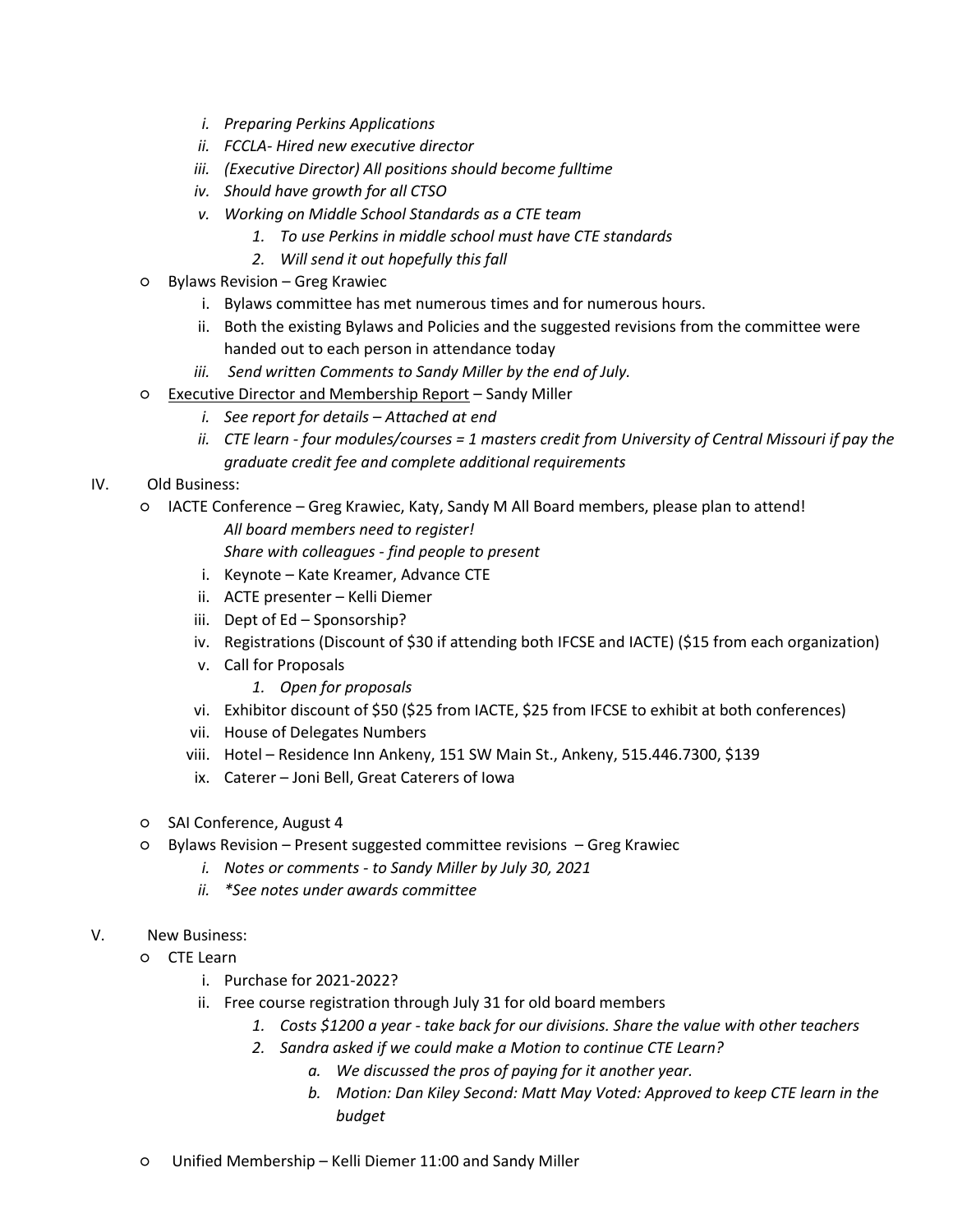- i. PowerPoint
	- *1. Benefits: Access to all ACTE material*
		- *a. More resources from ACTE*
		- *b. Events and Product Discount*
		- *c. Awards*
		- *d. Insurance*
		- *e. Professional Development*
		- *f. Techniques and CTE News*
		- *g. Networking*
		- *h. Career Tech Update*
	- *2. Each division will need to take this to their boards (IAAE is already unified)*
		- *a. Greg Kepner discussed the value he has seen personally*
		- *b. Susan Seuferer commented on the challenge of charging more in each division and how to get member buy-in*
		- *c. Discussion followed on how to pay or who would receive the dues*
		- *d. May not enroll until 2022/2023*
		- *e. Could pay in installments like ACTE offers- if financials is an issue What?*
		- *f. Dan Kiley - we need an overview for each division to share the benefits at our division conferences to get other divisions on board.*
		- *g. Greg Krawiec: Seems positive; will work on the financial burden. Asked if Ag is willing to switch how they pay dues - top-down?*
			- *i. Could reps do a session on unification at IACTE? Or ACTE - helpful to have local support*
	- *3. Voted to push forward unified dues (Need to include word-for-word motion next time.)*
		- *a. Motion: Susan Seuferer Second: Karen Van De Walle Approve: Passed.*
- Region III Conference hosted by Iowa June 15-17, 2022
	- i. Save the Date Flyer
	- *ii. Need to have liability insurance*
	- *iii. Accepting Call for Proposals by September conference*
	- iv. Spread the word to your Division
	- v. Plan to attend and help
	- *vi. Registration will be through IACTE (Sandy Warning)*
- Advocacy

*Sign up to volunteer or find people to attend*

- i. ISCA Conference *November 15-16, 2021*
- ii. IASB Conference *November 17-18, 2021*
- [Proposed Draft Budget 2020-2021](https://drive.google.com/file/d/15du8YLoxUerMxNFMyamHsvSkOTIhqH50/view?usp=sharing) Sandy Warning To be voted on at House of Delegates Meeting Sept 21
	- *i. Susan Seuferer - Since Region III is in June - it needs to be on our budget*
	- *ii. Katy: Why is fiscal budget July 1-June 30; House of Delegates vote on Budget in September. Then you have financial transactions on an unapproved budget for several months.* 
		- *1. Change bylaws to have Board not House of Delegates approve budget.*
		- *2. Greg - this year will stay the same. Beginning next year, as long as the bylaws are approved, the budget will be approved in July by Board to align with fiscal year*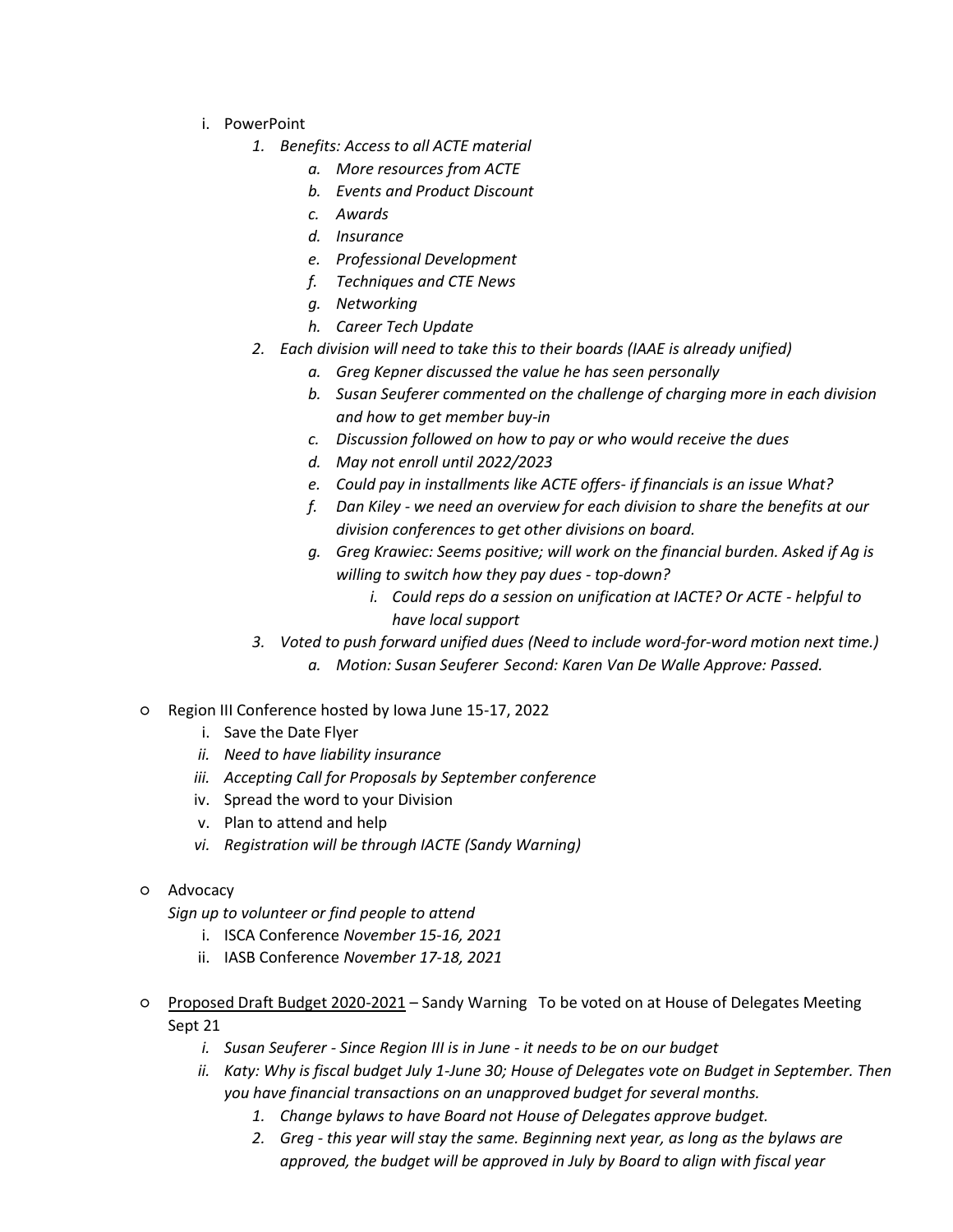- Awards Dana Lampe (*Instructional Coach at Linn Mar)*/Barb Schult *and Bylaws/Committee discussion on Roles*
	- i. Need a Co-chair with Barb according to bylaws? *We have not followed this for a while. Barb was expecting to do the work solo since that is how Dana has been working. To follow the bylaws, we need co-chairs*
		- *1. Options:* 
			- *a. Dana's recommendation: Only one chair. Can we change the bylaws? Only one. And board reps help with selection as judges.*
			- *b. Keep and make sure there are two co-chairs.*
		- *2. Karen out of proposed bylaws: Cochair would be two IACTE board representatives* 
			- *a. Reason left at two - as they saw value with extra input from multiple divisions as well as more help*
		- *3. Committee: Typically, one person from each division serves as a judge for awards*
			- *a. Discussion on who should serve on the committees and how selection should be conducted for fairness*
		- *4. Co-Chair:*
			- *a. Discussion must have assigned roles, so tasks are shared equally and timely completion of work.*
			- *b. Susan Seuferer - Value to have one chair and then a representative from each area*
				- *i. Sometimes communication still falls through the cracks*
			- *c. Keeping bylaws at two - who is the second?*
			- *d. Suggestion: Greg Krawiec - Chair does have to be on the IACTE board*
		- *5. Bylaw committee - discuss this again*
		- *6. Greg Krawiec - systematic approach to doing business. Develop a process and use it year after year so this conversation doesn't happen year after year.*
			- *a. Systematically - how do we pick committees based on bylaws, and how do we keep accountability. Only over time will this culture exist*
		- *7. Side Information- Committees: If the committees are not functioning, why do we have them?* 
			- *a. Katy - from the leadership, we need to work on getting those committees started if they are in our bylaws.*
				- *i. If we don't have the committee - it won't happen. Find chairs for the committee, work to get things done*
			- *b. Laura - some of them might not be functional to have them anymore*
			- *c. Get better at following by-laws; knowing roles as board members, president complete program of work and have updated each year*
				- *i. Need to update program of work and have easy access to move forward*
			- *d. Greg Krawiec - Committees don't work; they need to help structure and function these groups. Be disciplined to change the culture of committees moving forward*
				- *i. Dan Kiley - should committee reports be a part of our agenda?*
		- *8. Representatives - need a volunteer co-chair of the committee. Due by August meeting.*
			- *a. Additionally - assign committee members from each division*
			- *b. After no one volunteered - suggested changing the by-laws to have one chair. Barb Schult will serve as chair.*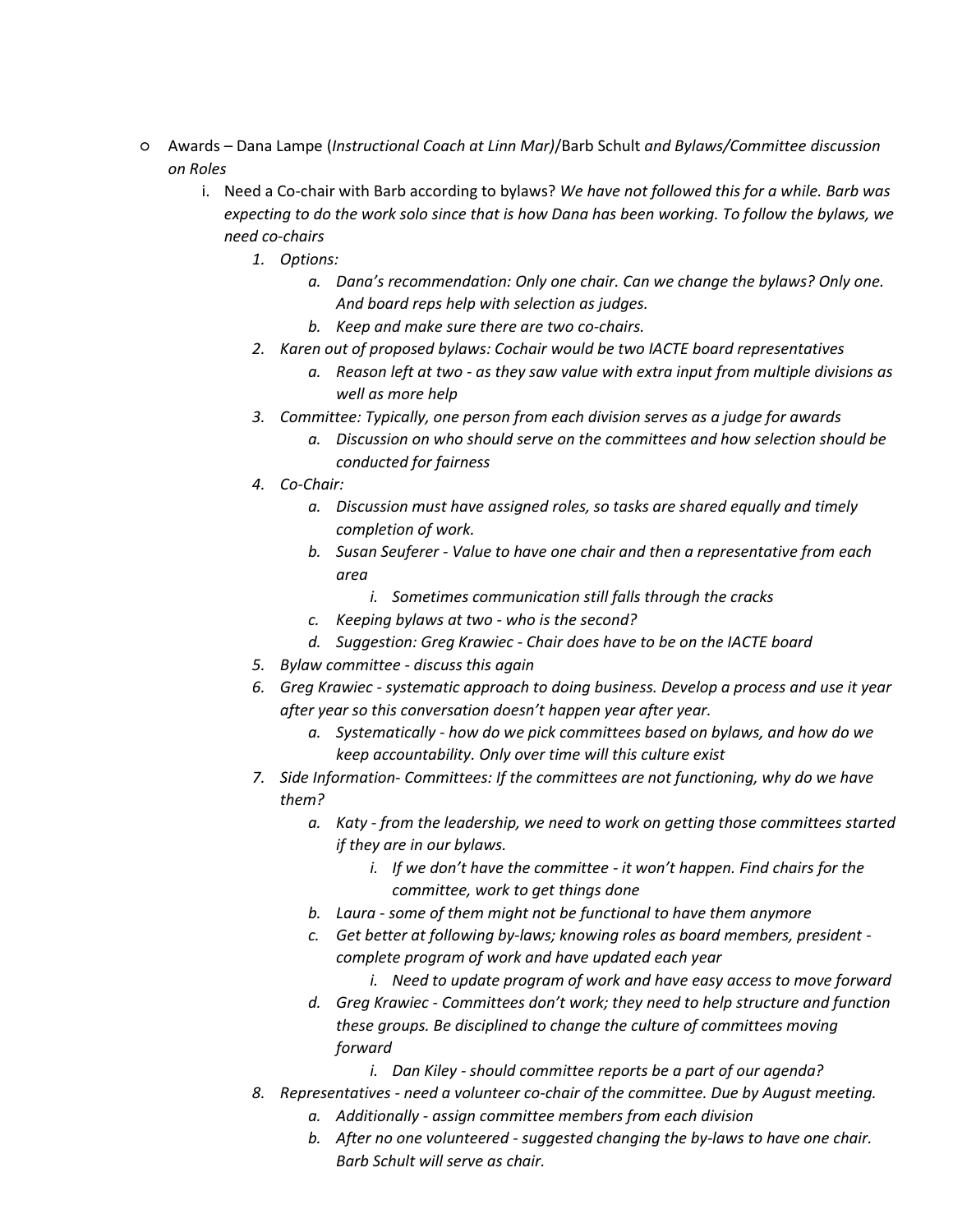- *9. Dana - Recommend committee adding Business - Education Partnership and Champion for CTE award to our award panel*
- ii. David Bunting Teacher Preparation Scholarship nominations due Sept 1
- iii. IACTE Awards Divisions need to submit their winners by Sept 1
- Second Vice President needed for 2021-2022 Postsecondary, Industrial Tech or Health?
	- i. Past President's committee *Susan Seuferer (Immediate Past President), Can assign any IACTE past president to the committee (edit bylaws to say IACTE past President). Find contacts to get other past presidents involved.*
	- *ii. Need someone to serve - to rotate through secondary and post-secondary, not necessarily needed to rotate through divisions - but good to get the different perspectives*
		- *1. Pass names onto Susan Seuferer*
- VISION
	- i. Need three Voting Delegates
	- ii. December 1-4, Early bird rates end 8/15, \$395 ACTE member, \$585 non-member, by 10/16 \$445 ACTE member
	- iii. Our policies say we reimburse President,  $1^{st}$  VP, and  $2^{nd}$  VP and if one of these is unable to attend, the Past President shall be eligible for reimbursement. The ACTE Region III Representative shall be eligible for reimbursement of expenses if either ACTE or ACTE Region III does not reimburse those expenses.
		- *1. Why do we only reimburse early bird registration? This may be too early for school to process. Reimbursement happens after registration*
		- *2. Voting Delegates: Greg Krawiec, Karen Van De Walle, Greg Kepner Alt. Sandra Miller and Laura VanWaardhuizen*
- Polos for Board Members? Name Tags?
	- *i. To represent professionally and represent*
		- *1. Sandra: Found an inexpensive source, and can get polos for board members a. \$10-\$15 for polos*
	- *ii. Recommend a Blue polo with IACTE in white, pay for out of the fund. Buy name tags (board needs to approve Sandra buying these)*
	- *iii. Motion:Katy Blatnick-Gagne Second: Jessica O'Connor Approval: Pass*
- $\circ$  Future Monthly Meeting Times Has been 3<sup>rd</sup> Mon of every month 5:00 6:00 Can we move meetings to 4:30 to 5:30 Anna's request
	- *i. All fine with changing the time of the meeting: New meeting is at 4:30 - 5:30 for meeting time*
- Other? Executive Director Review
	- i. Sandra: In 2019 board would review assets, this has not been done look at assets and consider stipend
		- 1. Bylaws reflect task list for executive director
		- 2. Need formal review process to set goals for the years
		- 3. Current Compensation: \$7200
	- ii. Table discussion until the formal review is created and sent to Greg Krawiec
- VI. Adjourn (Quick Conference Planning Meeting to follow)
	- *Adjournment: 2:38 Karen Moved to adjourn. Susan seconded. Approved*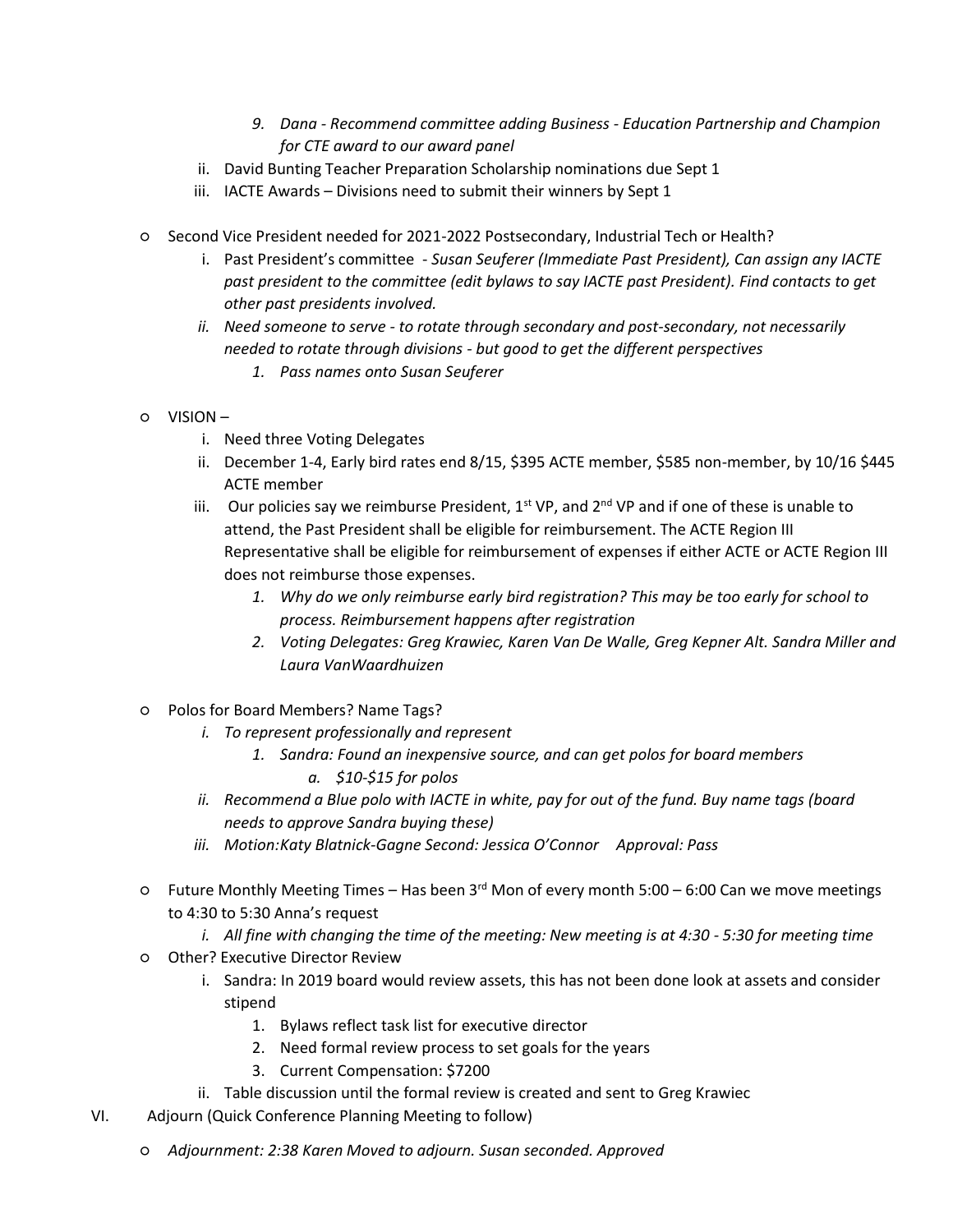IAAE Report Jessica O'Connor July 16th, 2021

## **IAAE Membership**

• 178 members (as of 7/15/21)

## **Annual Conference**

- Held at FFA Enrichment Center June 28th-30th
- Over 220 in attendance
- Election of new officers
- [2021 Conference Files](https://drive.google.com/drive/folders/1HLBCpK7QbYxHaEww3vt_1thtiDjjugNE)
- Promoted various IACTE opportunities
- Award Winners
	- o **Outstanding Administrator**-Tascha Brown, Des Moines Public Schools
	- o **Ideas Unlimited**-Kevin Blair, Griswold
	- o **Teacher Turn the Key**-Hunter Hamilton, Gladbrook Reinbeck
	- o **District Outstanding Young Member**
		- **NW-**Tiffany Tomlin, Emmetsburg
		- **NC-**Kaitlyn Bartling, Iowa Falls-Alden
		- **NE-**Sarah Wille, MFL MarMac
		- **SW-Raelyn Harris, Greene County**<br>• SC-Kavlee Miller, Winterset
		- **SC-Kaylee Miller, Winterset**
		- **SE-**Blair Bodkins, Calamus Wheatland
	- o NAAE Outstanding Early Career Teacher-Steven Eskildsen, Belle Plaine
	- o NAAE Outstanding Teacher-Jacob Hunter, North Scott

## **FFA**

- National Convention in person October 27th-30th in Indianapolis, Indiana
	- o Virtual option available
	- o Alternative format for contests
- Various contests have been held and others planned for this fall

## **Next Meeting**

• August 11th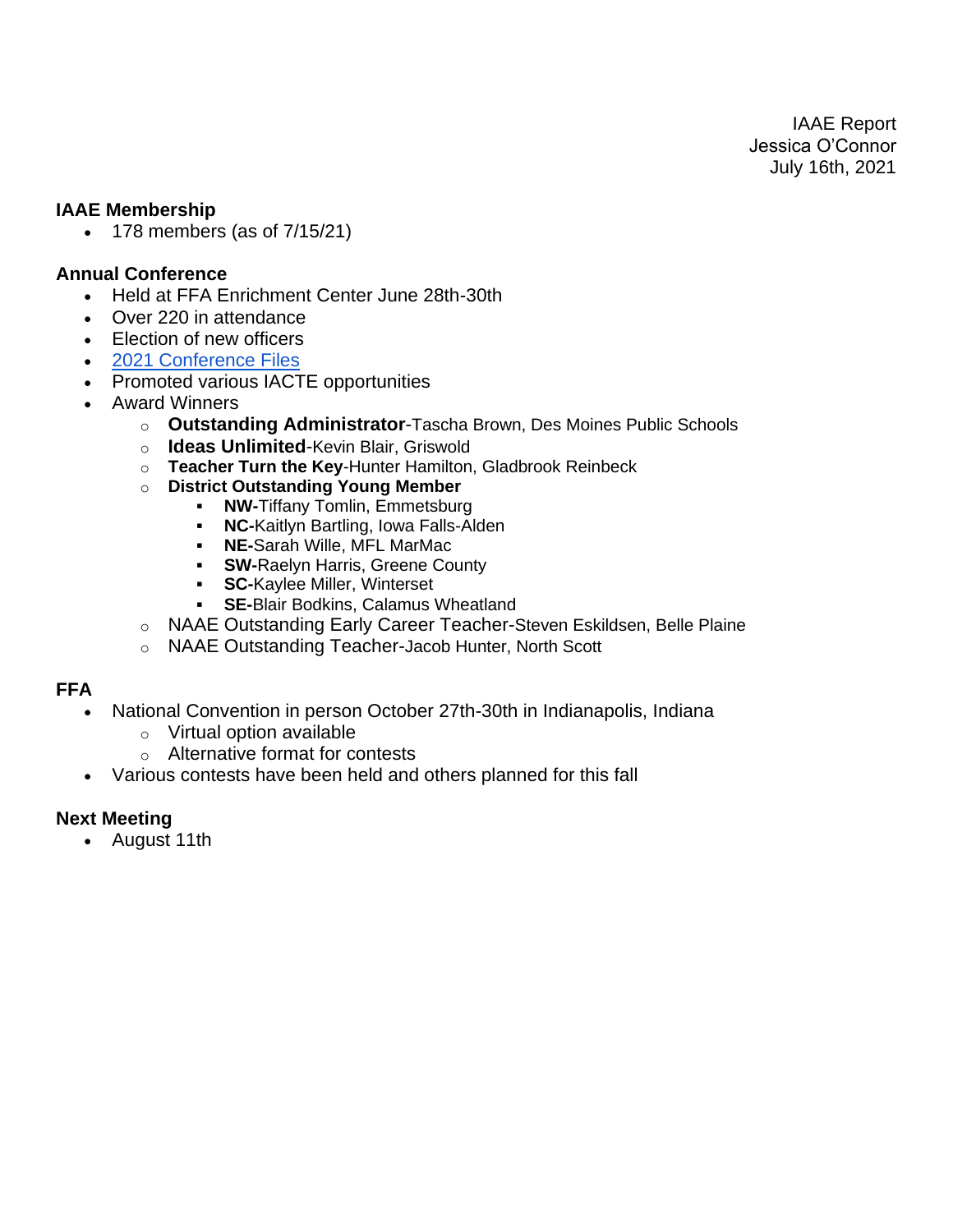2020-2021 ACTE Region III Report to the Iowa ACTE Board (7-16-2021)

#### Membership

ACTE 20,730 (April 2021) Region III Membership – 2987 (May 2021) IA-296, IL-382, IN-186, MN-474, MO\*-1433, WI-216 (\*unified)

ACTE Region III conference in person at Mystic Lake, MN on June 16-18, 2021 Keynote speakers, reception, student panel, social, and silent auction 18 breakout sessions, 4 company/interest tours, and 10 vendors Awards Ceremony  $-27$  nominees for 8 award categories Awards of Merit – 10 awarded (Iowa – Tara Troester, Karen Swanson) Policy committee meeting 2022 conference: June 15-17, 2022 at Embassy Suites in Des Moines, IA

#### ACTE CareerTech Vision Conference

Hybrid at New Orleans, LA: December 1-4, 2021 Early bird registration deadline: August 15

#### ACTE Region III Strategic Plan Goals

Create a Mentorship program in Region III to support new teachers (3 yrs or less) Increase the number of members in Region III engaging in federal advocacy in the ACTE Action **Center** 

Complete at least 3 activities per year designed to increase public CTE awareness CTE month activities public awareness workshop at Region III conference Develop Public Service Announcements for CTE Educators and distribute Develop and distribute a CTE PR toolkit for Region III members State media tours

#### ACTE Fellows

New Professional Fellow – Carmel Dare (M)) and Zachary Johnson (MO) Experienced Fellow – Kaleb Smith (IL) EMC Postsecondary Leadership Success Program Brad Kinsinger (IA) Dr. Ashlee Spannagel (IA) Brian Rick (IL) Moira Lafayette (WI)

Region III people serving in positions at ACTE

Cindy Stover (IL) is the ACTE Fellowship Coordinator Danny Camden (IN) is the ACTE Trade and Industrial Education Vice President Kelli Diemer (IA) is the ACTE Director of Membership Lisa Stange (IA) is the Region III VP Brandon Russell (MO) is the Region III VP Elect

## Teacher Shortage Grant

Kathryn Feuerhelm has completed her contracted research Final report will be completed by the end of 2021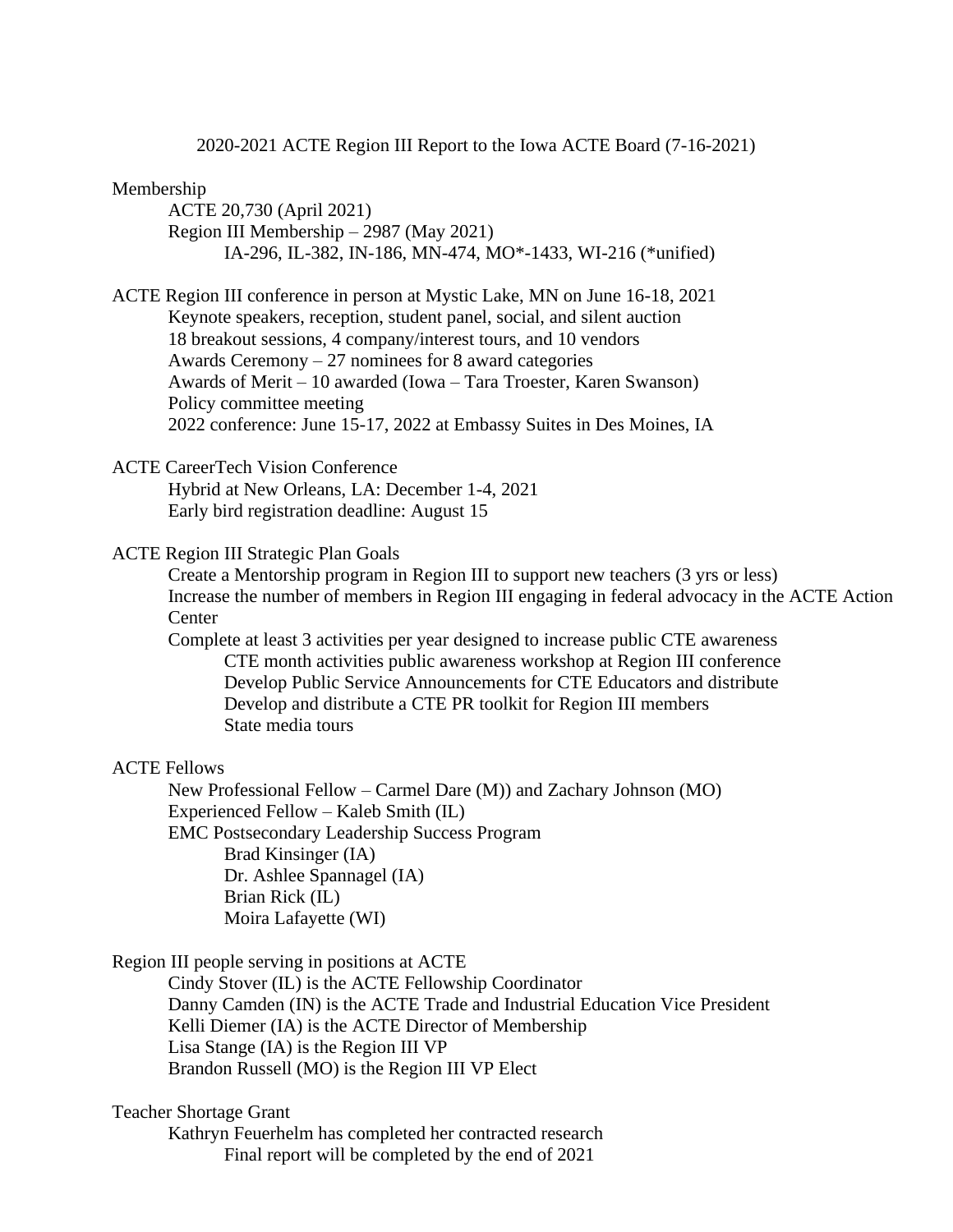Shari Hernandez will launch the Teach CTE Toolkit and PR campaign

IA, IL, IN, MO all received Quality Association Standards Awards in 2020 Respectfully submitted by Greg Kepner - ACTE Region III Policy Committee Member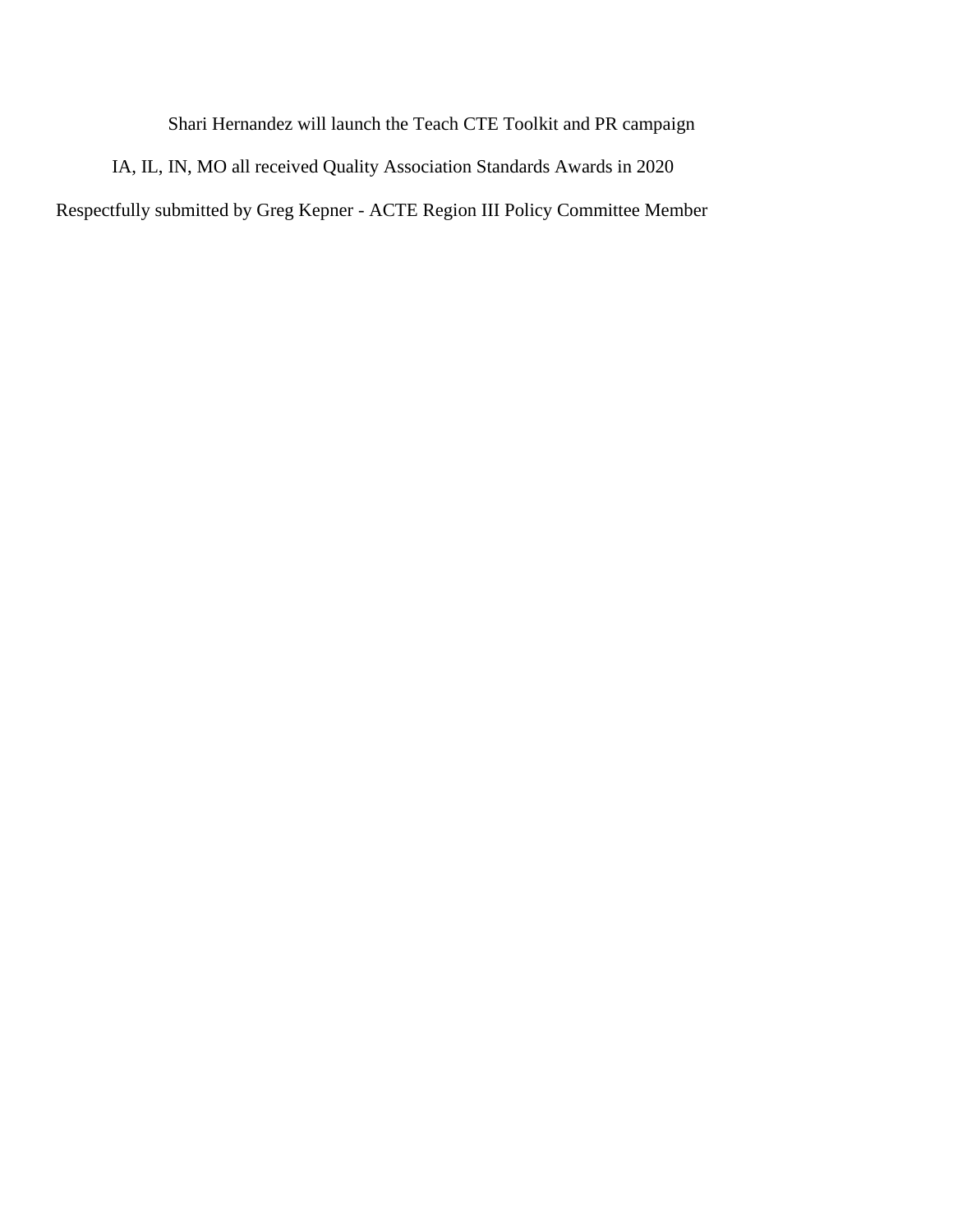# **CTE: Learning that Works for Iowa**

| <b>IAAE</b>  | Iowa Association of Agricultural<br>Educators |
|--------------|-----------------------------------------------|
| <b>IBEA</b>  | Iowa Business Education Association           |
| <b>IFCSE</b> | Iowa Family & Consumer Sciences               |
|              | Educators                                     |
| <b>IHEA</b>  | Iowa Health Educators Association             |
| <b>IITEA</b> | Iowa Industrial Technology Educators          |
|              | Association                                   |



# **Executive Director Report 7.16.21**

**Member Value and Engagement**

- Bylaws committee working to update Bylaws and Policies.
- Website Updated:
	- $\circ$  Conference links updated Exhibitor information letter and registration link, hotel information, CTSO registration
	- o 2021-2022 membership form updated on all links
- Eblasts
	- o CTE Learn new WBL and Perkins courses launched
- IAAE Conference Brought in person greetings, June 29 at FFA Enrichment Center
- Updated Division Representative duties handout

#### **Professional & Leadership Development**

- Region III Conference, Iowa hosts in 2022
	- o Theme: *Bridges to CTE*
	- $\circ$  Worked to figure out payment method and time of meeting rooms needed
	- $\circ$  ACTE is not currently offering Connect or Lead Leadership trainings so several rooms on Wed are not needed
- Iowa ACTE Conference, Sept 21, 2021
	- $\circ$  Exhibitor registration form and informational letter sent to all potential exhibitors/sponsors with \$25 discount for all who also exhibit at IFCSE conference
	- $\circ$  CTSO registration form sent to all state advisors along with request to exhibit at advocacy events
	- $\circ$  Keynote Kate Kreamer, Advance CTE, wants 1  $\frac{1}{2}$  hours
	- o Secured caterer and hotel block
- Need 2<sup>nd</sup> Vice President nominations for 2021-2022

#### **Advocacy and Awareness**

- School Administrators of Iowa Conference August 4, 8:00 3:30, Community Choice Credit Union & Convention Center Des Moines – Will take volunteer teachers who will bring students to showcase CTE learning.
- Registered for ISCA Conference, Nov 15, 8:00 2:00, Nov 16, 8:00 noon, Need exhibitors.
- IASB Conference, Wed., November 17, 3:30 5:00; Thursday, November 18, 9:00 2:00 p.m., Need exhibitors.

#### **Strategic Partnerships**

- Iowa WBL division New Rep is Tara Troester
- IFCSE Extended conference discount of \$30 (\$15 from IFCSE and \$15 from IACTE) to those who attend both conferences
- PACE wants to begin work to create value for and then become a Division of Iowa ACTE